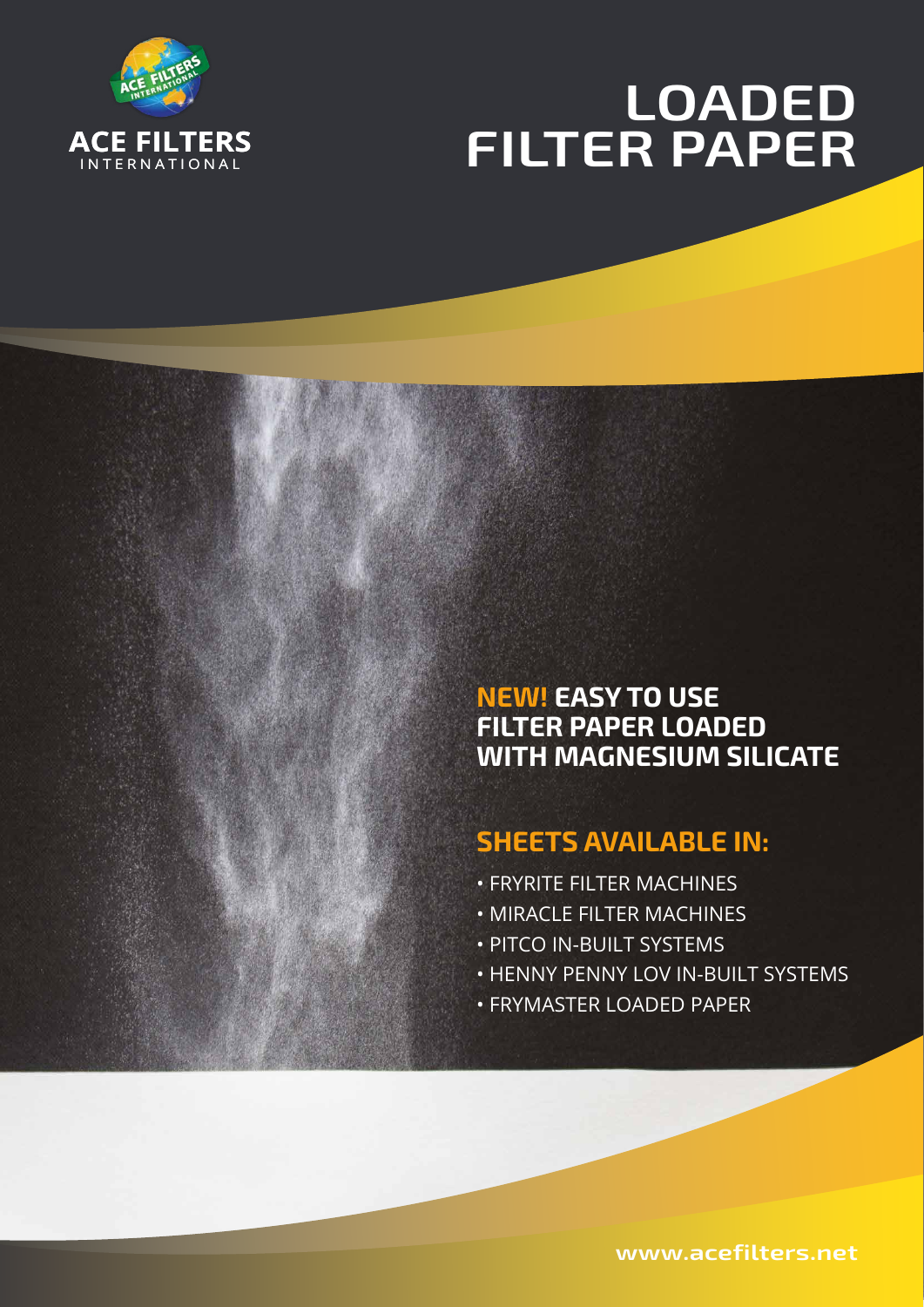# **WHAT IS LOADED FILTER PAPER?**

**Ace Filters' Loaded Filter Paper is filter paper loaded with performance enhancing Miracle Powder. Miracle Powder is a magnesium silicate food grade white powder that absorbs acids, water, carbon and other impurities from your cooking oil. Unlike standard filter papers, this powder is added into the first stages of manufacture then dried, forming part of the structure of the paper. The end result is an all in one filter paper.**

#### **What is Loaded Paper used for?**

Loaded Filter Paper is used in the fry oil filtration process and can be a simple substitute for standard papers. It can be used for both wheel up portable filter machines and built in filter systems. It can be made to any shape and size in either flat sheets or envelopes.

#### **Is Loaded Paper cost effective?**

Loaded Filter Paper is an all in one paper which means you don't need to buy paper and powder separately. The cost of Loaded Filter Paper is cheaper than standard paper and powder.

#### **Why use Loaded Paper?**

Loaded Filter Paper has Miracle Powder in it making it a class above the rest. It performs better than standard paper: it has a low micron rating of 4 and can absorb impurities that standard paper is unable to capture e.g. carbon, water, acids. There is no need to add any other powders when filtering as this paper does it all in one!

#### **How do I get Loaded Paper?**

Please ask your nearest Catering Wholesalers or **Ph: 03 97614920 Email: sales@acefilters.com.au**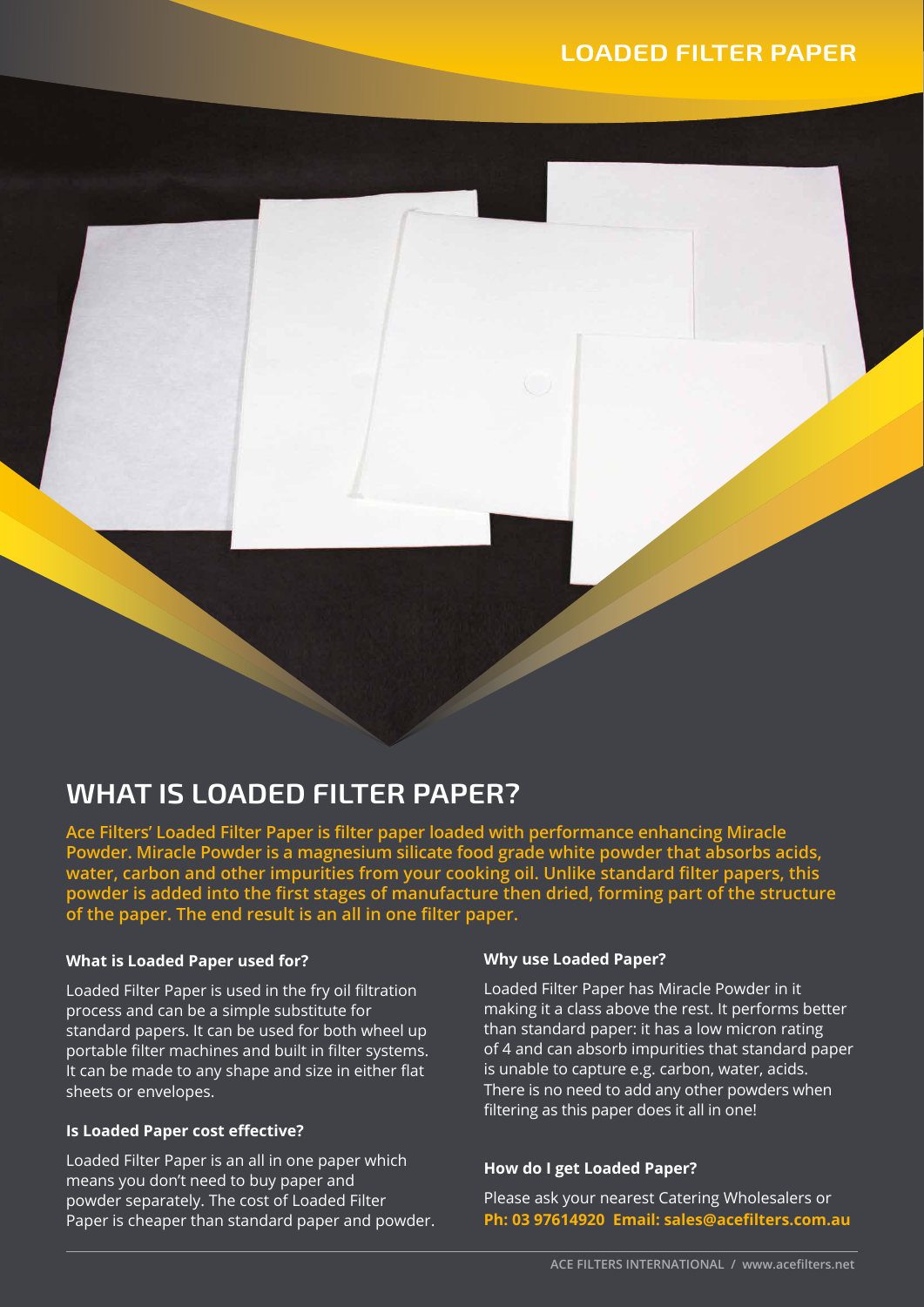

#### **FRYRITE FILTER SHEETS**

Filter sheets to suit ACE Fryrite Filter machines Fryrite 30: 410 x 365mm **100 per pack** Fryrite 40: 515 x 365mm **100 per pack** Fryrite 50: 570 x 365mm **100 per pack Suit all Fryrite Filter Machines**

#### **MIRACLE FILTER SHEETS**

Filter sheets Size 600 x 425mm **100 per pack Suit Miracle Filter Machines**



#### **PITCO FILTER ENVELOPES**

Size 520 x 470mm **50 per pack Suit Pitco Fryers**



### **HENNY PENNY LOV SHEETS**

Size 485 x 285mm **100 per pack Loaded filter sheets to suit Henny Penny Fryers**



## **FRYMASTER LOADED PAPER**

Size 650 x 420mm **100 per pack Filter sheets to suit Frymaster In-built filter systems**



#### **ACET1 FILTER ENVELOPES**

Filter Envelopes Size 620 x 365mm **50 per pack Suit Blue Gizmo Econopump**